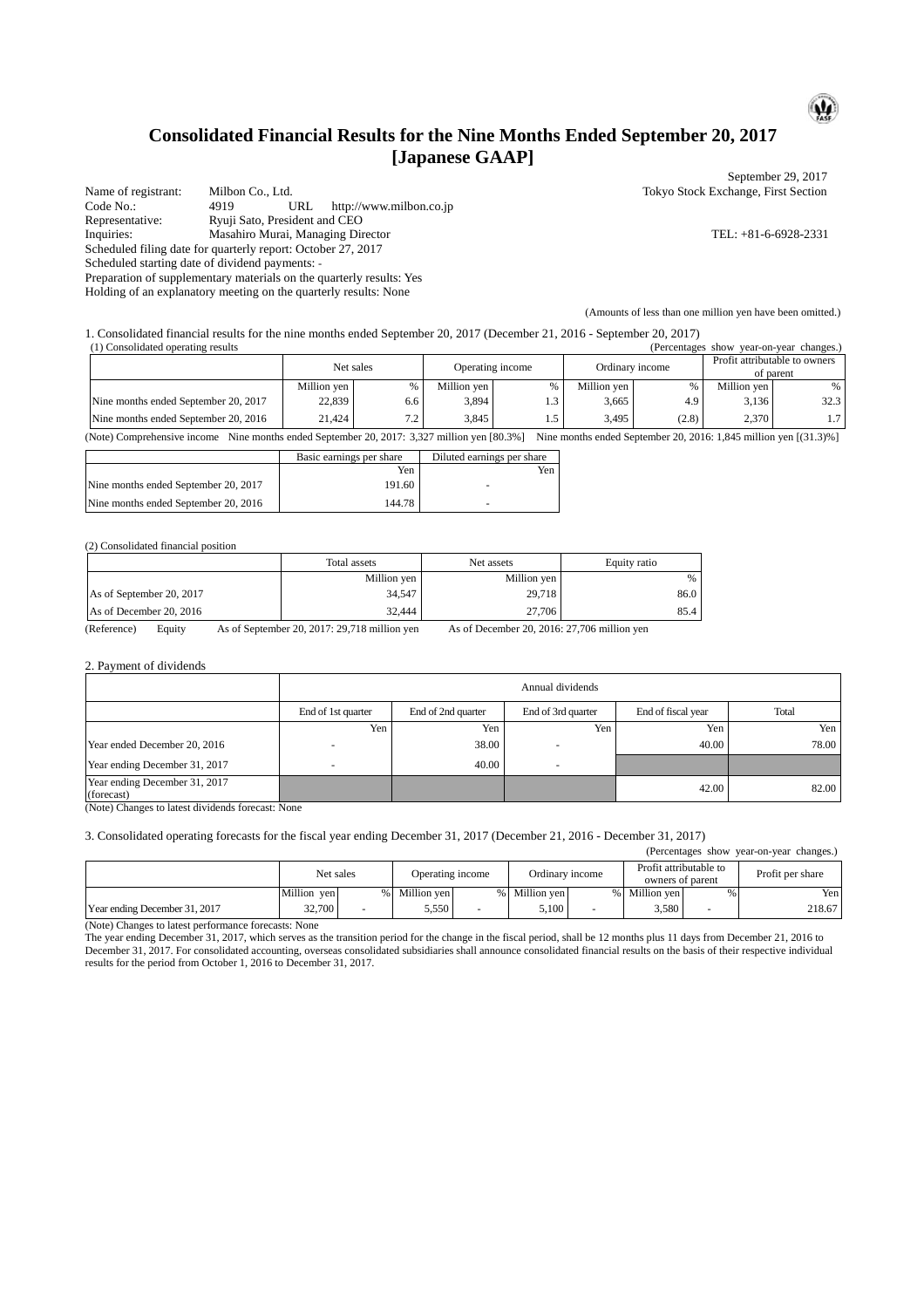\*Notes

- (1) Significant changes in subsidiaries during the period
	- (changes in specified subsidiaries resulting in the change in the scope of consolidation) : None

Exclude: 0 companies (Company name: )

(2) Application of accounting methods specific to the preparation of quarterly consolidated financial statements: No

#### (3) Changes in accounting policies, changes in accounting estimates and retrospective restatements

- 1) Changes in accounting policies due to amendment to the accounting standards, etc. : None<br>Changes in accounting policies other than those in 1) above : Yes 2) Changes in accounting policies other than those in  $1$ ) above
- 3) Changes in accounting estimates : Yes
- 4) Retrospective restatements : None

(4) Number of shares issued (common stock)

1) Number of shares issued at the end of the pe (including treasury shares) 2) Number of treasury shares at the end of the p

| riod   | As of<br>September 20, 2017             | 16,558,617 shares | As of<br>December 20, 2016              | 16,558,617 shares |
|--------|-----------------------------------------|-------------------|-----------------------------------------|-------------------|
| period | As of<br>September 20, 2017             | 187,839 shares    | As of<br>December 20, 2016              | 186,816 shares    |
|        | Nine months ended<br>September 20, 2017 | 16,371,296 shares | Nine months ended<br>September 20, 2016 | 16,372,042 shares |

3) Average number of shares during the period (cumulative)

\*These financial statements are not subject to the review of the quarterly financial statements.

\*Explanation on the appropriate use of operating forecasts and other special instructions

Operating forecasts and other statements regarding the future presented in these materials are based on information currently available and certain assumptions deemed to be reasonable, and actual performance may differ substantially due to various factors.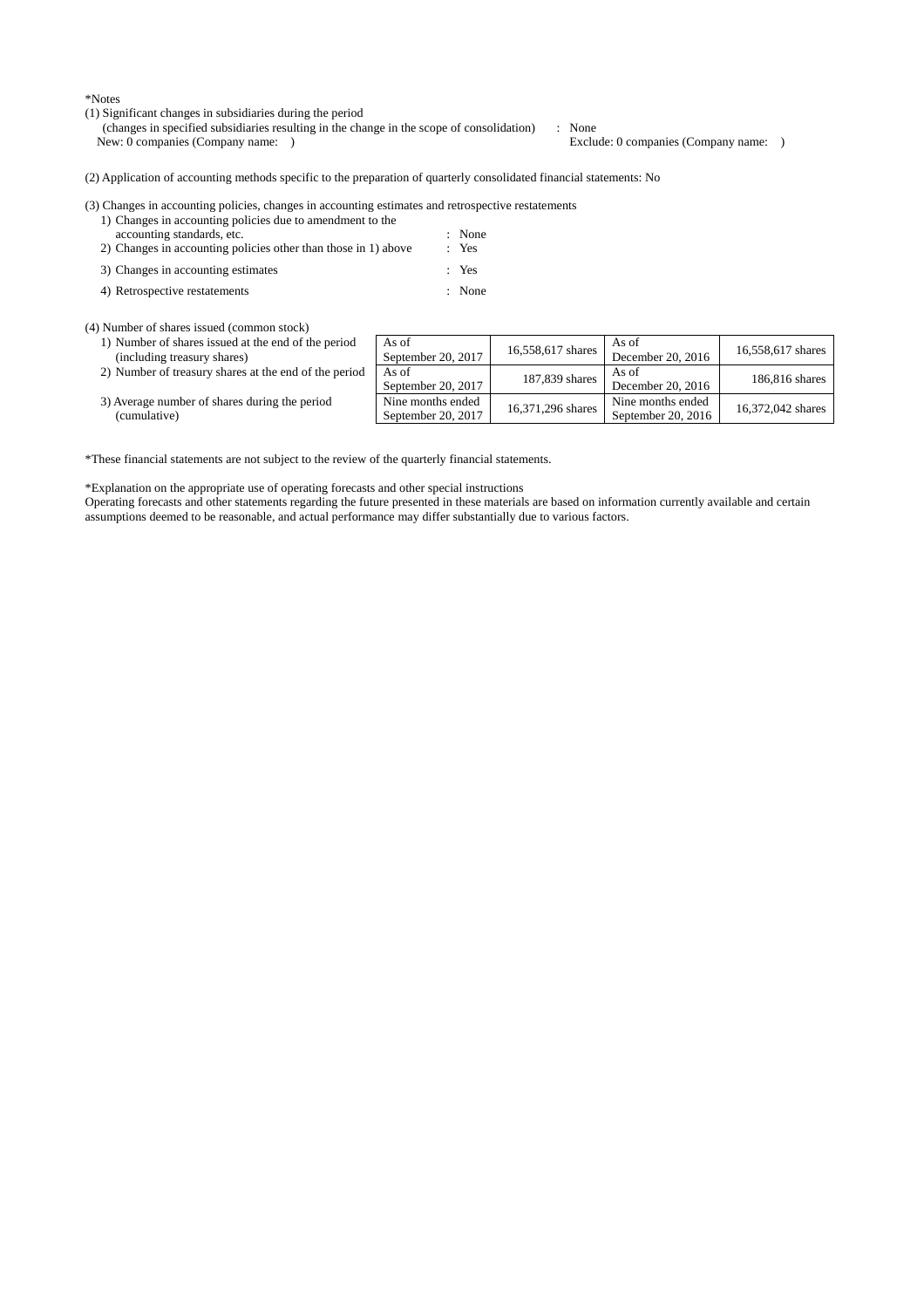# Contents of supplementary materials

| (1) |                                                                                                   |                         |
|-----|---------------------------------------------------------------------------------------------------|-------------------------|
| (2) |                                                                                                   | $\overline{\mathbf{3}}$ |
| (3) |                                                                                                   |                         |
|     |                                                                                                   | $\overline{4}$          |
| (1) |                                                                                                   | $\overline{4}$          |
| (2) | Ouarterly Consolidated Statements of Earnings and Consolidated Statements of Comprehensive Income | 6                       |
| (3) |                                                                                                   | - 8                     |
| (4) |                                                                                                   |                         |
| (5) |                                                                                                   |                         |
| (6) |                                                                                                   |                         |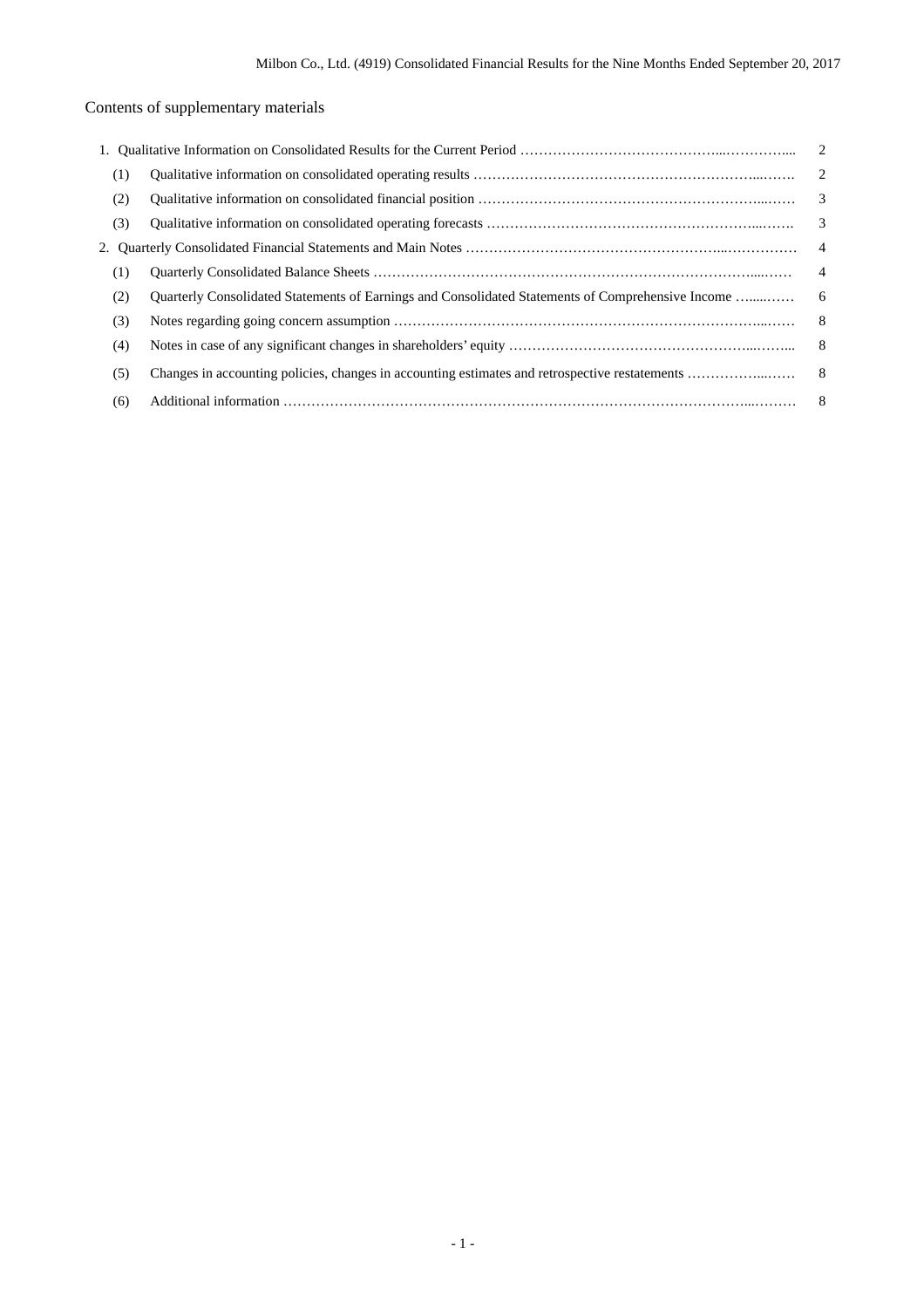## 1. Qualitative Information on Consolidated Results for the Current Period

(1) Qualitative information on consolidated operating results

During the nine month period ended September 20, 2017, the Japanese economy continued on a moderate recovery trend, due to improvement in the employment environment. However, the overall economic outlook remains uncertain, owing to factors such as U.S. foreign policy and political risks in Europe, together with the concerns over an economic slowdown in China and other Asian emerging economies. In the beauty industry, business conditions continue to pose challenges due to the adverse impact of demographic trends and other factors.

Amid this environment, the Milbon Group is working with salons toward the goal of "supporting 'the development of lifelong hair designers' to create lifelong customers by understanding their generational perspectives and values, with the aim of improving productivity through consumption that spreads across generations."

Consolidated net sales during the nine month period ended September 20, 2017 increased to 22,839 million yen (up 6.6% yearon-year). One of the factors behind the increase was strong sales of ORDEVE Addicthy in the hair coloring product category, a product launched in February that lets customers enjoy the kind of freedom in color design available to Europeans and Americans. Another factor was steady growth in East Asia including China and South Korea, and Southeast Asia.

Operating income was 3,894 million yen (up 1.3% year-on-year), ordinary income was 3,665 million yen (up 4.9% year-onyear), and profit attributable to owners of parent was 3,136 million yen (up 32.3% year-on-year). The increase in profit attributable to owners of parent is mainly due to the sale of a portion of cross-held shares.

Breakdown of net sales by product category and breakdown of net sales into domestic and overseas sales are shown below:

| preakdown of consondance not saids by product category<br>$\overline{C}$ |                                           |              |                                         |              |                        |               |
|--------------------------------------------------------------------------|-------------------------------------------|--------------|-----------------------------------------|--------------|------------------------|---------------|
| Product category                                                         | Nine months ended<br>September 20, $2016$ |              | Nine months ended<br>September 20, 2017 |              | Increase<br>(decrease) | Year-on-year  |
|                                                                          | Amount                                    | Ratio $(\%)$ | Amount                                  | Ratio $(\%)$ | amount                 | change $(\%)$ |
| Hair care products                                                       | 12,760                                    | 59.6         | 13,210                                  | 57.9         | 449                    | 3.5           |
| Hair coloring products                                                   | 7,529                                     | 35.1         | 8,360                                   | 36.6         | 831                    | 11.0          |
| Permanent wave products                                                  | 972                                       | 4.5          | 1,101                                   | 4.8          | 128                    | 13.2          |
| Others                                                                   | 161                                       | 0.8          | 167                                     | 0.7          | 5                      | 3.5           |
| Total                                                                    | 21,424                                    | 100.0        | 22,839                                  | 100.0        | 1,415                  | 6.6           |

## [Breakdown of consolidated net sales by product category] (Unit: Million yen)

## [Breakdown of net sales into domestic and overseas sales] (Unit: Million yen)

|                | Nine months ended<br>September 20, 2016 |              | September 20, 2017 | Nine months ended | Increase<br>(decrease) | Year-on-year |
|----------------|-----------------------------------------|--------------|--------------------|-------------------|------------------------|--------------|
|                | Amount                                  | Ratio $(\%)$ | Amount             | Ratio $(\%)$      | amount                 | change (%)   |
| Domestic sales | 18,593                                  | 86.8         | 19,580             | 85.7              | 987                    | 5.3          |
| Overseas sales | 2,831                                   | 13.2         | 3,259              | 14.3              | 427                    | 15.1         |
| Total          | 21.424                                  | 100.0        | 22,839             | 100.0             | 1,415                  | 6.6          |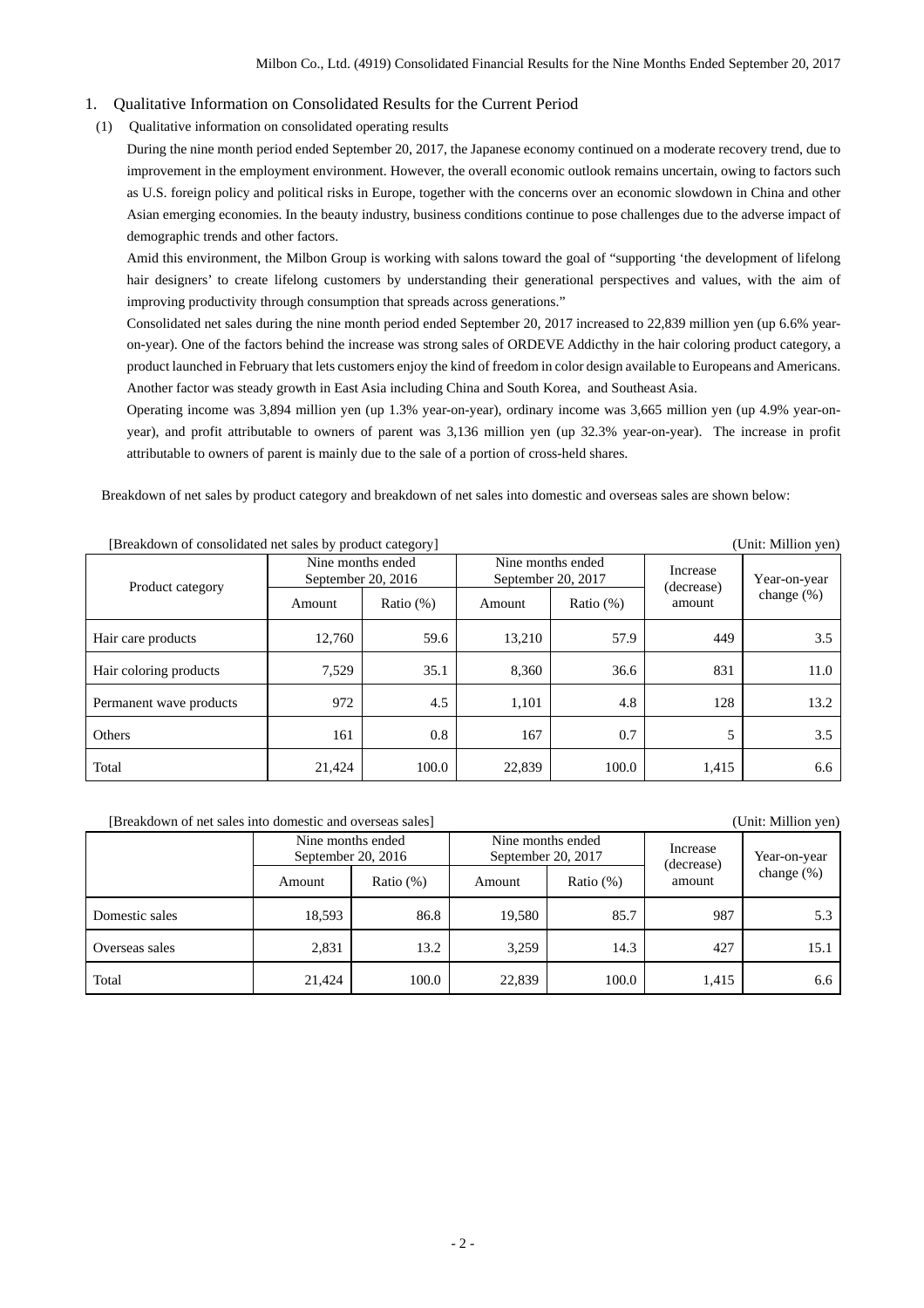(2) Qualitative information on consolidated financial position

Total assets at the end of the nine month period ended September 20, 2017 increased by 2,103 million yen compared to the end of the previous fiscal year to 34,547 million yen.

Current assets increased by 741 million yen compared to the end of the previous fiscal year to 14,152 million yen. This was mainly due to the 1,654 million yen increase in cash and deposits, the 293 million yen increase in merchandise and finished goods, the 174 million yen increase in raw materials and supplies, the 1,000 million yen decrease in securities (jointly managed designated money trusts, etc.) and the 375 million yen decrease in notes and accounts receivable - trade.

Non-current assets increased by 1,361 million yen compared to the end of the previous fiscal year to 20,394 million yen. This was due mainly to the 1,305 million yen increase in investment securities attributable to factors such as purchases of investment securities and higher prices of listed stocks.

Current liabilities decreased by 6 million yen compared to the end of the previous fiscal year to 4,584 million yen. This was due mainly to the 298 million yen increase in accounts payable - trade, the 299 million yen increase in provision for bonuses and the 1,095 million yen decrease in accounts payable - other.

Non-current liabilities increased by 97 million yen compared to the end of the previous fiscal year to 244 million yen.

Net assets increased by 2,012 million yen compared to the end of the previous fiscal year to 29,718 million yen. This was due mainly to the 1,826 million yen increase in retained earnings and the 202 million yen increase in foreign currency translation adjustment attributable to the depreciation of the yen.

As a result, the equity ratio changed from 85.4% at the end of the previous fiscal year to 86.0%. Net assets per share based on the total outstanding shares as of the end of the period under review increased from 1,692.33 yen per share at the end of the previous fiscal year to 1,815.34 yen per share.

(3) Qualitative information on consolidated operating forecasts

In terms of the full-year forecast there are no changes to the previous consolidated operating forecasts, which were announced on February 24, 2017.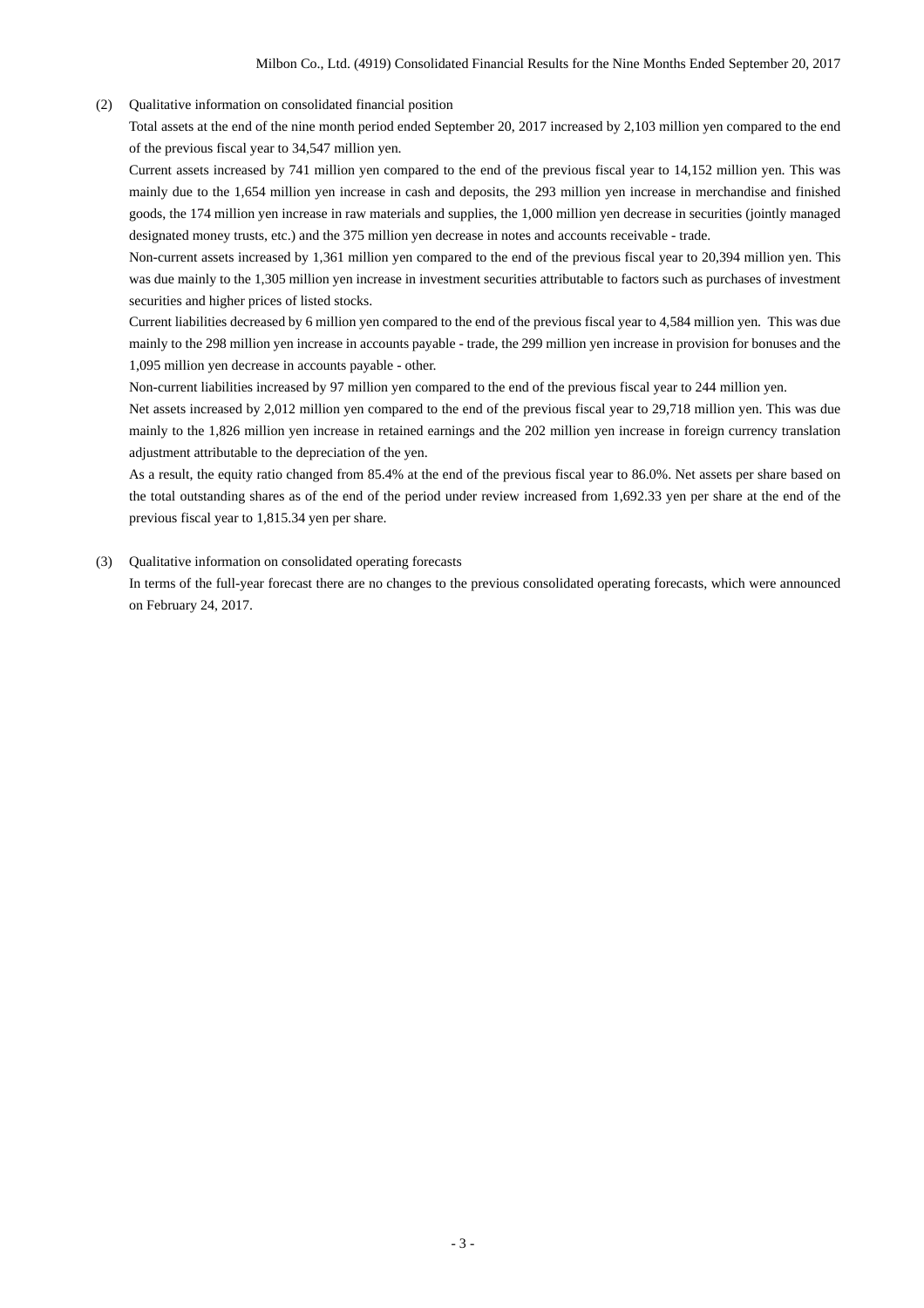# 2.Quarterly Consolidated Financial Statements and Main Notes

(1) Quarterly Consolidated Balance Sheets

|                                        |                           | (Thousand yen)               |
|----------------------------------------|---------------------------|------------------------------|
|                                        | Previous Fiscal Year      | <b>Current Third Quarter</b> |
|                                        | (As of December 20, 2016) | (As of September 20, 2017)   |
| Assets                                 |                           |                              |
| Current assets                         |                           |                              |
| Cash and deposits                      | 4,023,328                 | 5,677,454                    |
| Notes and accounts receivable - trade  | 3,805,519                 | 3,429,879                    |
| Securities                             | 1,000,000                 |                              |
| Merchandise and finished goods         | 2,974,165                 | 3,267,829                    |
| Work in process                        | 36.684                    | 83,810                       |
| Raw materials and supplies             | 883,147                   | 1,057,588                    |
| Other                                  | 862,383                   | 800,353                      |
| Allowance for doubtful accounts        | (173,901)                 | (164, 101)                   |
| Total current assets                   | 13,411,329                | 14,152,814                   |
| Non-current assets                     |                           |                              |
| Property, plant and equipment          |                           |                              |
| Buildings and structures, net          | 6,795,092                 | 6,618,002                    |
| Machinery, equipment and vehicles, net | 2,377,617                 | 2,241,838                    |
| Land                                   | 5,154,087                 | 5,024,129                    |
| Construction in progress               | 21,093                    | 59,272                       |
| Other, net                             | 333,243                   | 470,039                      |
| Total property, plant and equipment    | 14,681,134                | 14,413,281                   |
| Intangible assets                      | 789,601                   | 888,167                      |
| Investments and other assets           |                           |                              |
| Investment securities                  | 2,621,957                 | 3,927,168                    |
| Net defined benefit asset              | 249,854                   | 250,430                      |
| Other                                  | 743,866                   | 979,626                      |
| Allowance for doubtful accounts        | (53, 556)                 | (63, 862)                    |
| Total investments and other assets     | 3,562,121                 | 5,093,363                    |
| Total non-current assets               | 19,032,857                | 20,394,812                   |
| <b>Total assets</b>                    | 32,444,187                | 34,547,626                   |
| Liabilities                            |                           |                              |
| Current liabilities                    |                           |                              |
| Accounts payable - trade               | 687,193                   | 985,748                      |
| Accounts payable - other               | 2,788,818                 | 1,693,096                    |
| Income taxes payable                   | 678,180                   | 696,238                      |
| Provision for sales returns            | 15,198                    | 13,609                       |
| Provision for bonuses                  | 137,562                   | 436,754                      |
| Other                                  | 284,059                   | 759,144                      |
| Total current liabilities              | 4,591,012                 | 4,584,591                    |
| Non-current liabilities                |                           |                              |
| Net defined benefit liability          | 32,270                    | 43,783                       |
| Other                                  | 114,456                   | 200,778                      |
| Total non-current liabilities          | 146,726                   | 244,562                      |
| <b>Total liabilities</b>               | 4,737,738                 | 4,829,153                    |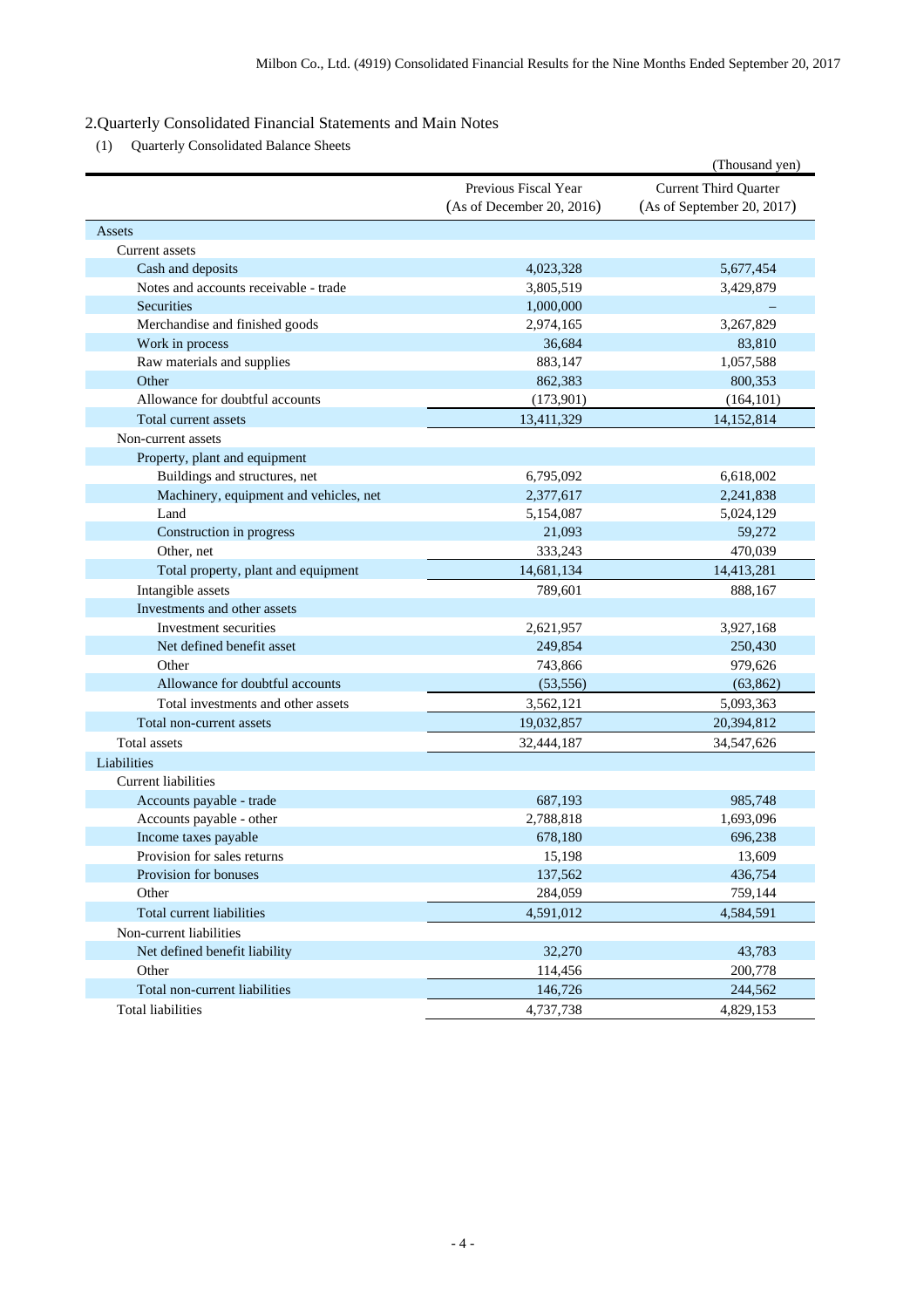|                                                          |                                                   | (Thousand yen)                                             |
|----------------------------------------------------------|---------------------------------------------------|------------------------------------------------------------|
|                                                          | Previous Fiscal Year<br>(As of December 20, 2016) | <b>Current Third Quarter</b><br>(As of September 20, 2017) |
| Net assets                                               |                                                   |                                                            |
| Shareholders' equity                                     |                                                   |                                                            |
| Capital stock                                            | 2,000,000                                         | 2,000,000                                                  |
| Capital surplus                                          | 199,946                                           | 200,066                                                    |
| Retained earnings                                        | 25,248,823                                        | 27,075,809                                                 |
| Treasury shares                                          | (544, 946)                                        | (550.951)                                                  |
| Total shareholders' equity                               | 26,903,823                                        | 28,724,924                                                 |
| Accumulated other comprehensive income                   |                                                   |                                                            |
| Valuation difference on available-for-sale<br>securities | 752,695                                           | 762,965                                                    |
| Foreign currency translation adjustment                  | 43,336                                            | 245,527                                                    |
| Remeasurements of defined benefit plans                  | 6,592                                             | (14, 943)                                                  |
| Total accumulated other comprehensive income             | 802,624                                           | 993,548                                                    |
| Total net assets                                         | 27,706,448                                        | 29,718,472                                                 |
| Total liabilities and net assets                         | 32,444,187                                        | 34,547,626                                                 |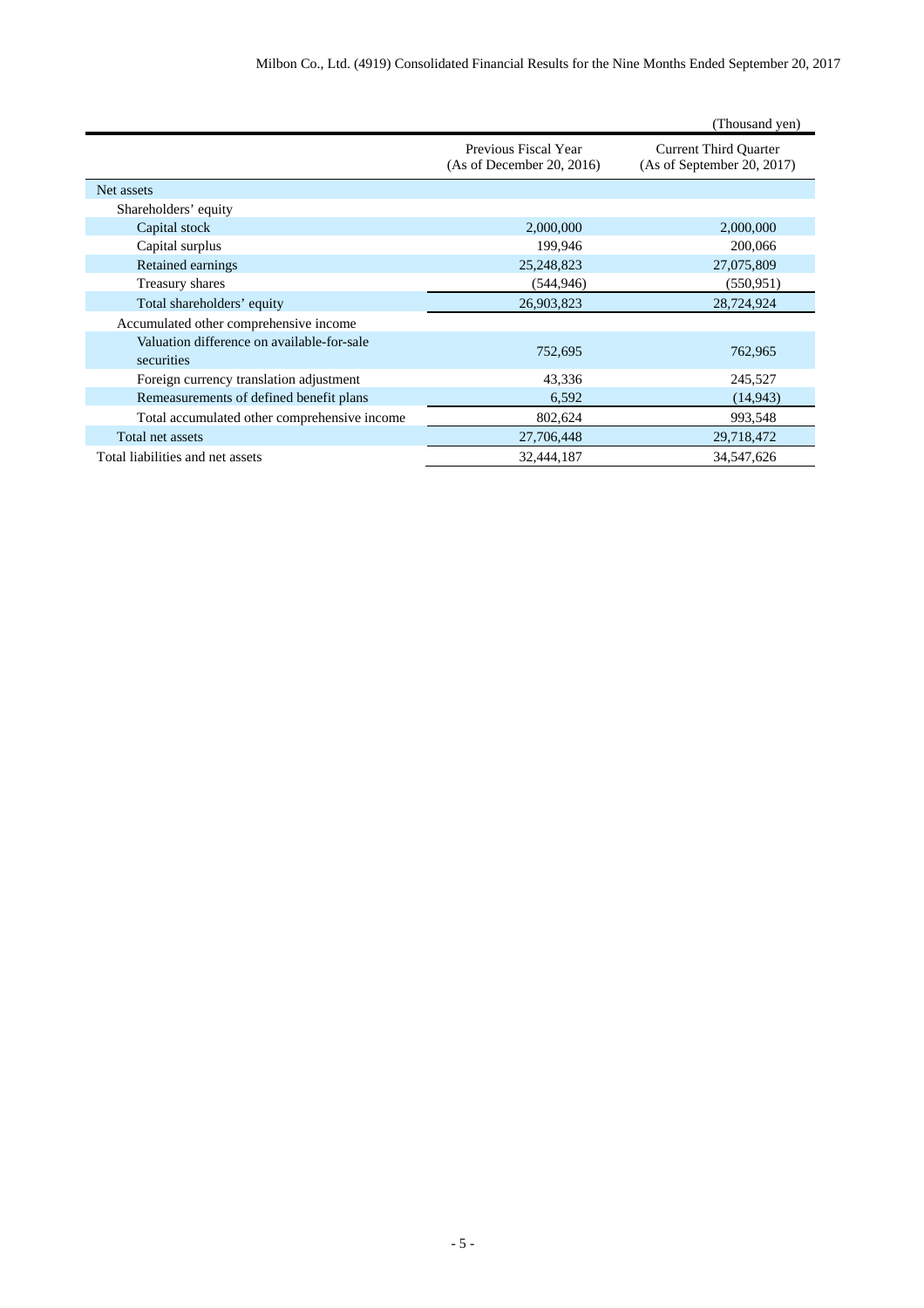# (2) Quarterly Consolidated Statements of Earnings and Consolidated Statements of Comprehensive Income Quarterly Consolidated Statements of Earnings

Nine Months Ended September 20, 2016 and 2017

|                                              |                                                                 | (Thousand yen)                                                  |
|----------------------------------------------|-----------------------------------------------------------------|-----------------------------------------------------------------|
|                                              | Nine Months Ended<br>September 20, 2016<br>(December 21, 2015 - | Nine Months Ended<br>September 20, 2017<br>(December 21, 2016 - |
|                                              | September 20, 2016)                                             | September 20, 2017)                                             |
| Net sales                                    | 21,424,814                                                      | 22,839,995                                                      |
| Cost of sales                                | 6,663,289                                                       | 7,328,699                                                       |
| Gross profit                                 | 14,761,525                                                      | 15,511,296                                                      |
| Selling, general and administrative expenses | 10,916,282                                                      | 11,616,862                                                      |
| Operating income                             | 3,845,242                                                       | 3,894,433                                                       |
| Non-operating income                         |                                                                 |                                                                 |
| Interest income                              | 1,953                                                           | 4,810                                                           |
| Dividend income                              | 37,274                                                          | 42,559                                                          |
| Foreign exchange gains                       |                                                                 | 27,792                                                          |
| Company house defrayment income              | 44,030                                                          | 50,732                                                          |
| Gain on surrender of insurance               | 2,622                                                           | 14,439                                                          |
| Other                                        | 21,213                                                          | 31,176                                                          |
| Total non-operating income                   | 107,094                                                         | 171,510                                                         |
| Non-operating expenses                       |                                                                 |                                                                 |
| Sales discounts                              | 355,059                                                         | 381,670                                                         |
| Foreign exchange losses                      | 101,605                                                         |                                                                 |
| Depreciation                                 |                                                                 | 11,962                                                          |
| Other                                        | 405                                                             | 6,685                                                           |
| Total non-operating expenses                 | 457,070                                                         | 400,318                                                         |
| Ordinary income                              | 3,495,266                                                       | 3,665,626                                                       |
| Extraordinary income                         |                                                                 |                                                                 |
| Gain on sales of non-current assets          |                                                                 | 70                                                              |
| Gain on sales of investment securities       |                                                                 | 788,540                                                         |
| Total extraordinary income                   |                                                                 | 788,611                                                         |
| <b>Extraordinary losses</b>                  |                                                                 |                                                                 |
| Loss on retirement of non-current assets     | 4,166                                                           | 15,890                                                          |
| Factory transfer costs                       | 1,568                                                           |                                                                 |
| Total extraordinary losses                   | 5,734                                                           | 15,890                                                          |
| Profit before income taxes                   | 3,489,531                                                       | 4,438,347                                                       |
| Income taxes - current                       | 1,139,771                                                       | 1,354,095                                                       |
| Income taxes - deferred                      | (20, 649)                                                       | (52, 450)                                                       |
| Total income taxes                           | 1,119,122                                                       | 1,301,644                                                       |
| Profit                                       | 2,370,409                                                       | 3,136,703                                                       |
| Profit attributable to owners of parent      | 2,370,409                                                       | 3,136,703                                                       |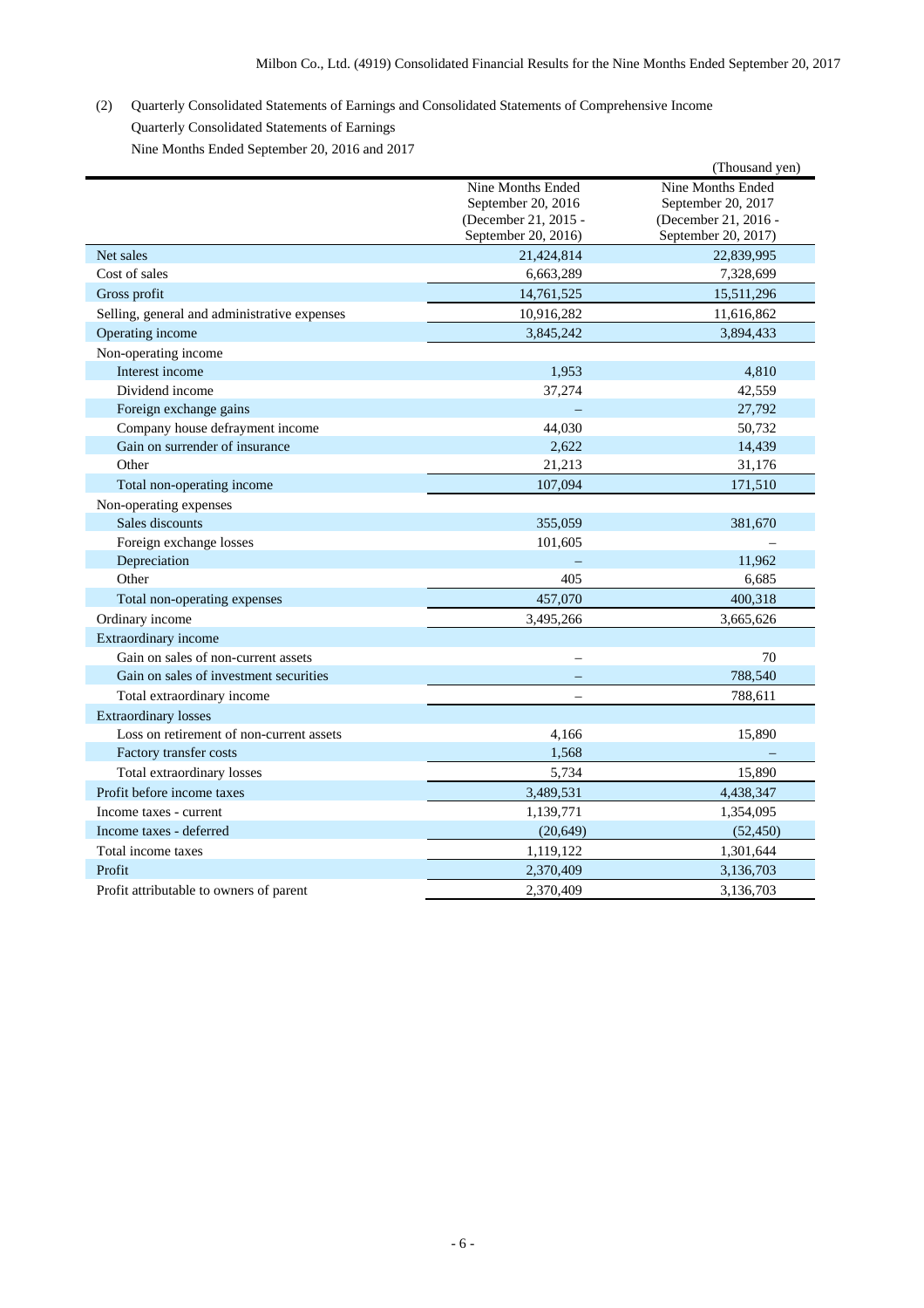Quarterly Consolidated Statements of Comprehensive Income Nine Months Ended September 20, 2016 and 2017

|                                                       |                      | (Thousand yen)       |
|-------------------------------------------------------|----------------------|----------------------|
|                                                       | Nine Months Ended    | Nine Months Ended    |
|                                                       | September 20, 2016   | September 20, 2017   |
|                                                       | (December 21, 2015 - | (December 21, 2016 - |
|                                                       | September 20, 2016)  | September 20, 2017)  |
| Profit                                                | 2,370,409            | 3,136,703            |
| Other comprehensive income                            |                      |                      |
| Valuation difference on available-for-sale securities | (239, 828)           | 10,269               |
| Foreign currency translation adjustment               | (269, 295)           | 202,190              |
| Remeasurements of defined benefit plans, net of tax   | (16, 113)            | (21, 536)            |
| Total other comprehensive income                      | (525, 237)           | 190,923              |
| Comprehensive income                                  | 1,845,171            | 3,327,627            |
| Comprehensive income attributable to                  |                      |                      |
| Comprehensive income attributable to owners of        | 1,845,171            | 3,327,627            |
| parent                                                |                      |                      |
| Comprehensive income attributable to                  |                      |                      |

non-controlling interests – –